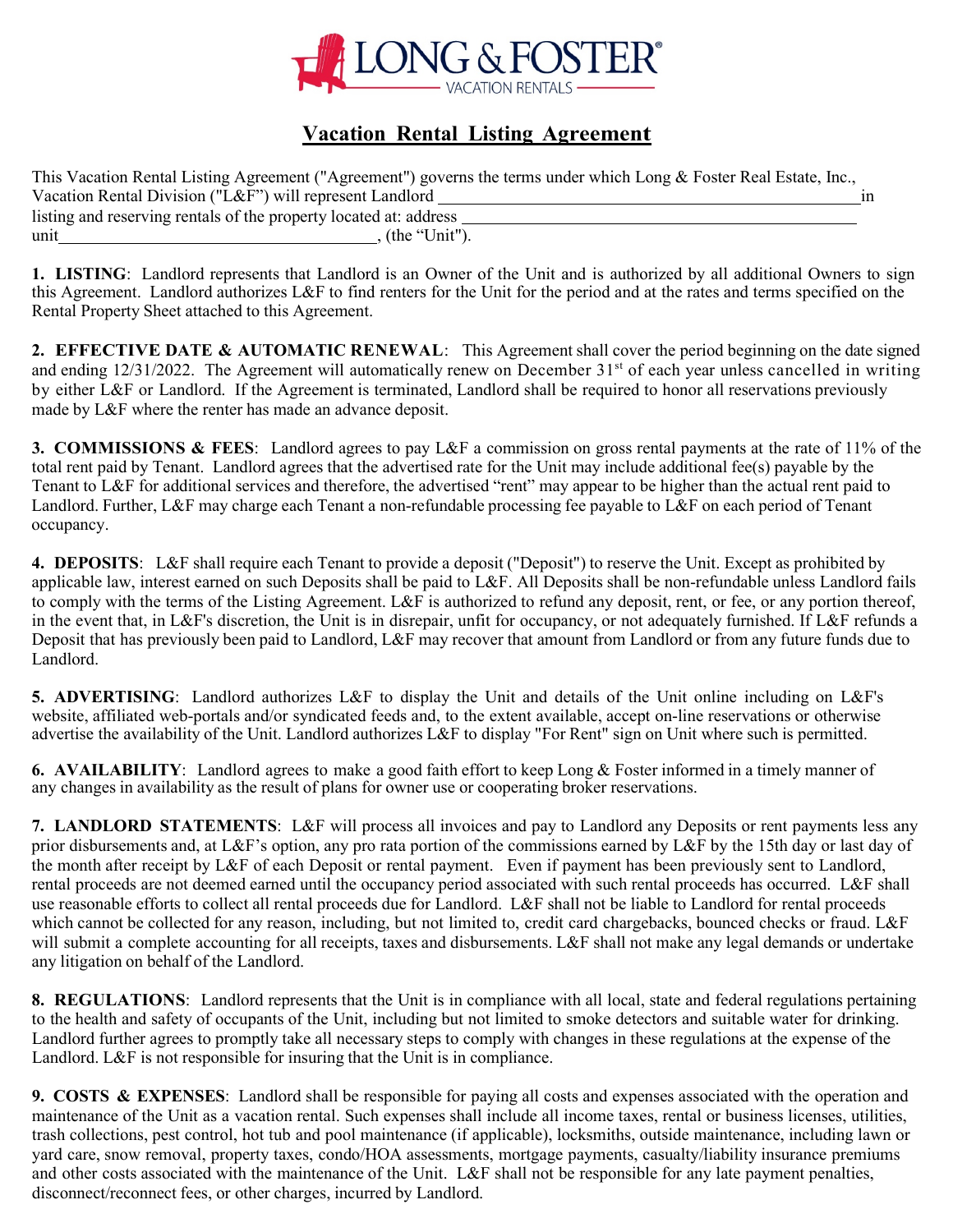**10**. **MAINTENANCE**: L&F is authorized to spend, on Landlords behalf, \$200.00 to make the Unit habitable, including reasonable repairs and cleaning, and to deduct said sums from rental payments. Landlord authorizes L&F to replace or repair any damaged items up to a value of \$200.00 at the Landlord's expense.

**11**. **TERMINATION OF RENTAL**: Landlord is responsible for termination of any Lease Agreement in the event Tenant(s) or invitees engage in objectionable or illegal behavior, or if the Tenant(s) are in breach of the Lease Agreement.

**12**. **INSPECTION**: L&F's acceptance of this Agreement is subject to satisfactory inspection of the Unit within ten (10) days from the date this Agreement is fully executed and is subject to periodic inspection of the Unit thereafter.

**13**. **FURNISHINGS**: For the Unit to be rented successfully as a vacation accommodation, it must contain furnishings, including, but not limited to appropriate furniture, seating, bedding and kitchen supplies to meet occupancy needs. Landlord agrees to keep the Unit furnished in an acceptable manner.

**14**. **SALE OF PROPERTY:** Landlord shall notify L&F prior to listing of the Unit for Sale. If the Unit is sold, Landlord recognizes that the Unit shall be conveyed subject to the confirmed reservations already booked and shall notify purchasers of same prior to the transfer of title to the Unit. If Tenants must be relocated as a result of the sale of the Unit, any expenses incurred in said relocation shall be the responsibility of the Landlord, along with any and all commissions due. Upon notification that the Unit is listed for sale, L&F shall provide a Sales Rental Addendum provided by L&F and Landlord shall incorporate that addendum into their sale of property listing agreement and contract(s) of sale.

**15**. **BEACH TAGS: Long & Foster does NOT encourage or recommend that owners provide beach tags** because beach tags are often lost or misplaced by the tenants, or if they are promised, the tenants are upset when they are not in the unit. For many years we have been informing tenants that beach tags may or may not be in the property and are not guaranteed even if the owner refer to supplying them. **If you are going to provide beach tags, please do so at your own risk.**

**16**. **INSURANCE & LIABILITY:** Landlord hereby indemnifies and holds harmless L&F and L&F's agents, directors, and/or employees from any and all claims, suits or damages of any kind arising in any way in connection with the rental of the Unit including damages to the Unit in connection with said rentals, Landlords failure to comply with any applicable laws or regulations relating to occupant health and safety, or injury suffered by any Tenant, employee or other person unless caused by the willful conduct or gross negligence of L&F.

**17**. **LOST RENTALS**: In the event the Landlord cancels any reservation for any reason, Landlord agrees to pay L&F for any commissions L&F has earned for reservations already confirmed that have to be canceled or transferred. Landlord shall refund to Long  $\&$  Foster any payment made by the tenant (less any fees or commission collected by Long  $\&$  Foster which were not sent to the Landlord).

### **18**. **CANCELLATION POLICY AND PROCEDURES:**

All tenants' requests to cancel a lease must be made in writing to Long & Foster.

- a) Cancellation prior to receipt of a fully executed lease: if a tenant notifies Long  $&$  Foster of their intention to cancel a lease prior to the receipt of a fully executed lease signed by the Landlord, the Landlord shall refund to Long & Foster any payment made by the tenant (less any fees or commission collect by Long & Foster which were not sent to the Landlord) and the reservation shall be cancelled with no obligation between the parties.
- b) Cancellation after receipt of fully executed lease: if a tenant notifies Long  $&$  Foster of a need to cancel a lease after the tenant has received a fully executed copy of the lease from the landlord, any refund will be subject to the property re-renting at the agreed upon price. Owner will attempt to re-rent the property, the tenant will continue to be responsible for the full amount of the rental under the terms, conditions, and payments of the lease until the property is re-rented.
- c) Refunds to the tenant: if the property re-rents at full price, the landlord shall refund the tenant the amount received by the Landlord (less any commission or other fees collected by Long & Foster which were not sent to the Landlord). If the property is not re-rented for full price, the difference will be due from the tenant and/or will be deducted from any payment received. Long  $&$  Foster shall refund the tenant the proportional amount of commission received by Long  $&$ Foster based on the refund amount. No refunds shall be due until the Landlord has received payment and an executed lease for the replacement reservation. Additionally, if the landlord decides to use the period of time from the cancelled lease for their own use and does not actively list the week as available leading up to the check-in date, the landlord agrees to refund the tenant in full.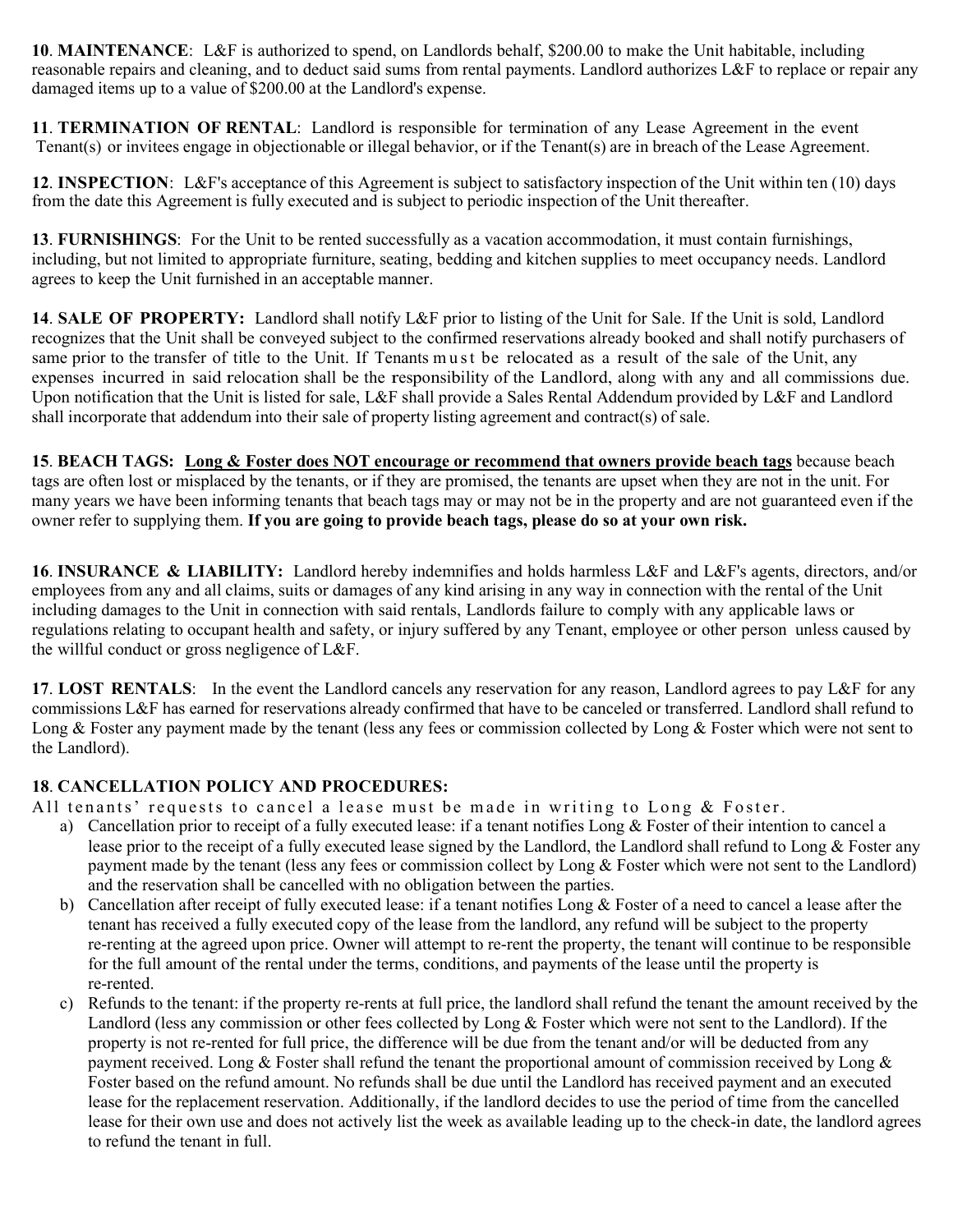**19**. **RENOVATION**: Before Landlord begins a renovation of the Unit, Landlord will notify L&F of the dates that the Unit will be unavailable ("Construction Period"). Unless the renovation is to cure a dangerous condition in the Unit, the Construction Period will not occur during the Peak Season. If renovations are not completed during that Construction Period or if Landlord fails to notify L&F of the Construction Period and reservations are in place, Landlord agrees to pay any expenses L&F and the Tenant my incur due to a relocation of the Tenant.

**20**. **NO PROPERTY MANAGEMENT AGREEMENT**: Landlord agrees that L&F shall be responsible only for those duties to which L&F expressly agrees herein and for no other acts or duties, even if and when L&F may, upon occasion, perform certain duties not otherwise described or required by this Agreement. L&F is acting as a rental listing broker and has no liability to Landlord or Tenant for the performance of any term or covenant of a Lease Agreement. L&F is not responsible for any violations of any applicable codes, rules, laws and regulations respecting the Unit condition.

**21**. **SURVEILLANCE EQUIPMENT**: Unless otherwise authorized in writing by a Tenant, Landlord will remove or disable any video cameras and other surveillance equipment both inside and outside the property prior to any occupancy by a Tenant. If the Landlord operates any video cameras or other surveillance equipment while the property is unoccupied, Landlord will post notice of such surveillance in a conspicuous place. Landlord agrees to indemnify and hold L&F harmless against any loss, claim, civil action, criminal action, or regulatory action related to violations of New Jersey of federal laws related to privacy or Landlord's use or placement of surveillance equipment at the property.

### **22**. **ACKNOWLEDGEMENTS BY LANDLORD**: Landlord acknowledges as follows:

- a) The Unit shall be shown and made available to all persons without regard to race, color, creed, religion, national origin, sex, familial status disability, or elderliness or any other protected class, in compliance with all applicable federal, state and local fair housing laws and regulations.
- b) A "service animal" does not constitute a "pet" under applicable law. Even if Landlord prohibits pets in a Unit, Landlord acknowledges that Landlord and L&F shall allow any Tenant to rent the Unit with a service animal. Landlord may not require an additional "pet deposit" for a Tenant with a service animal. [http://www.ada.gov/service\\_animals\\_2010.htm](http://www.ada.gov/service_animals_2010.htm)
- c) Landlord acknowledges receipt of the Consumer Information Statement on New Jersey Real Estate Relationships and has reviewed to Landlord's satisfaction. Landlord acknowledges that Long & Foster intends to work with Landlord as a Transaction Broker.

### **23. ADDITIONAL PROVISIONS:**

- a) This Agreement shall constitute the entire agreement between the parties and any prior understanding or representation of any kind preceding the date of this Agreement shall not be binding on either party to this Agreement except to the extent incorporated in this Agreement. This Agreement may not be modified or changed except in writing signed by the L&F and Landlord. The rights and obligations of the parties under this Agreement shall not be assignable except with the prior written consent of the other Parties hereto.
- b) This Agreement shall inure to the benefit of the parties hereto and shall be binding upon the parties hereto and their respective heirs, successors, and assigns.
- c) This Agreement shall be construed as to both validity and performance and enforced in accordance with and governed by the laws of the state in which the Unit is located.
- d) If any provision of this Agreement shall be invalid or unenforceable to any extent, the remaining terms, conditions, and provisions of this Agreement shall not be affected thereby, and each remaining term of this Agreement shall be valid and shall be enforceable to the fullest extent permitted by law. If any provision of this Agreement is so broad as to be unenforceable, such provisions shall be interpreted to be only as broad as is enforceable.
- e) In case of default by either L&F or Landlord, the defaulting party agrees to pay all expenses, including, but not limited to, reasonable attorneys' fees, which may be incurred by the non-defaulting party in attempting to enforce its rights under this Agreement.

| Date:                                               | Date:                  |
|-----------------------------------------------------|------------------------|
| Printed Name:                                       | Printed Name:          |
| Landlord Mailing Address: Landlord Mailing Address: |                        |
| Mobile #:                                           | $2nd$ Contact Phone #: |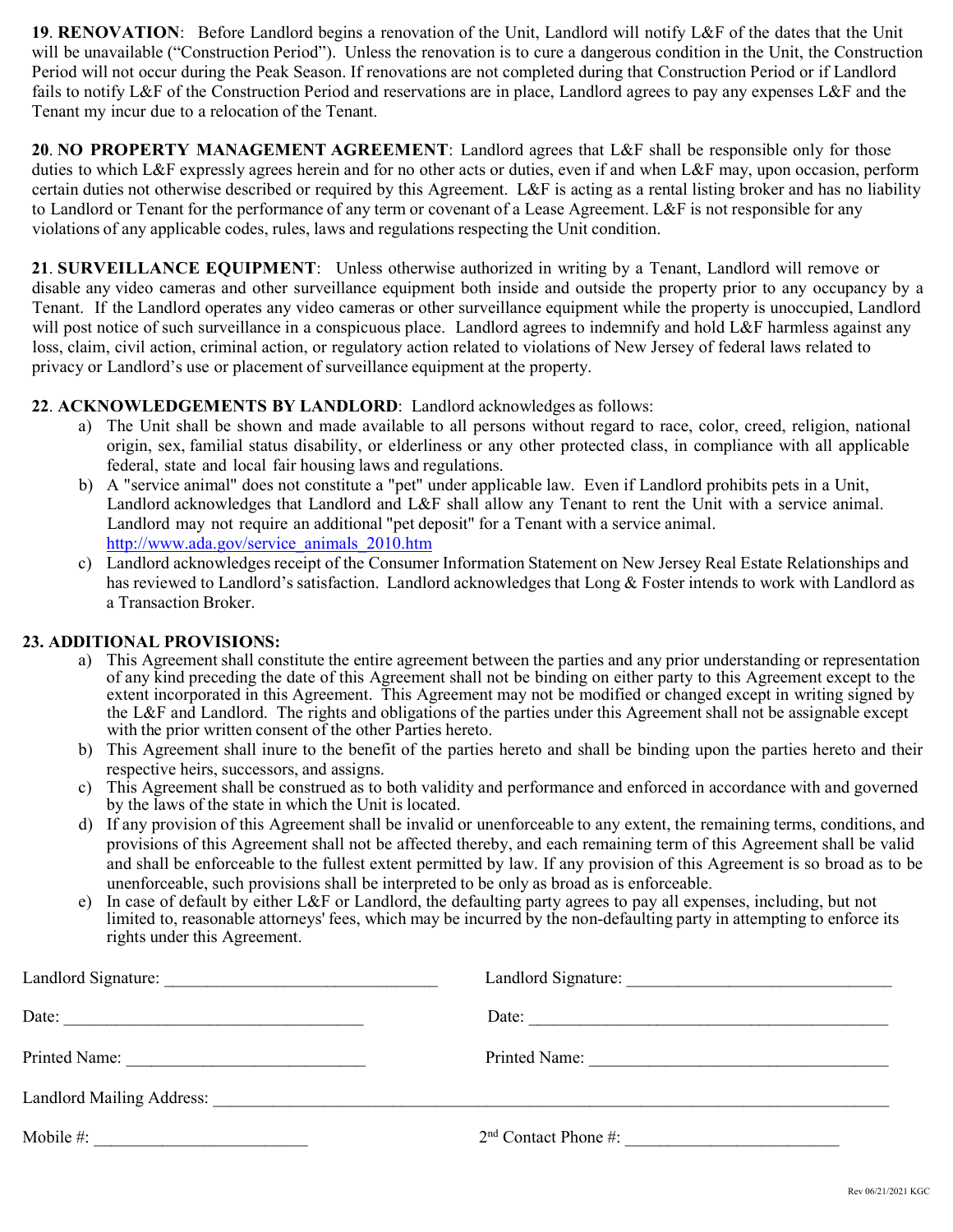

# **Long and Foster Real Estate, Inc**

4914 Landis Ave. Sea Isle City, NJ 08243



609-263-2267 \* [www.lnfseaisle.com](http://www.lnfseaisle.com/)

## **2022 RENTAL LISTING AGREEMENT**

### **OWNER INFORMATION**

| 1. Owner:                                        |                                                                                           |                                                 |                                                                                                   |
|--------------------------------------------------|-------------------------------------------------------------------------------------------|-------------------------------------------------|---------------------------------------------------------------------------------------------------|
| Email Address: 1.<br>3.                          | the control of the control of the control of the control of the control of the control of |                                                 | Email Address 2.                                                                                  |
| Mobile Phone:<br>4.                              |                                                                                           |                                                 |                                                                                                   |
|                                                  |                                                                                           |                                                 |                                                                                                   |
| <b>PROPERTY INFORMATION</b>                      |                                                                                           |                                                 |                                                                                                   |
|                                                  |                                                                                           |                                                 |                                                                                                   |
| 1. Address:                                      |                                                                                           |                                                 | 2. Owner has pets on premises at any time during the year: Yes No No No K If Yes, type of pet:    |
| 3. Would you consider selling: Yes   No          |                                                                                           |                                                 |                                                                                                   |
|                                                  |                                                                                           |                                                 |                                                                                                   |
|                                                  |                                                                                           | <b>COOPERATING BROKERS</b>                      |                                                                                                   |
| Laricks<br>Sea Winds of SI<br>Riordan            | Berkshire Hathaway<br>Sea Isle Realty<br>Re/Max Preferred                                 | Farina & Boeshe<br>Landis Co.<br>McCann & Sons  | Freda<br>Keller Williams<br>LNF Avalon                                                            |
|                                                  |                                                                                           | <b>AMENITIES</b>                                |                                                                                                   |
|                                                  | If any information below has changed from the previous year, please update.               |                                                 |                                                                                                   |
|                                                  | If there are no changes please continue to page 2.                                        |                                                 |                                                                                                   |
| # OF BEDROOMS:                                   |                                                                                           |                                                 | OCCUPANCY LIMIT: # OF BATHS: FULL HALF                                                            |
|                                                  | Hot Tub                                                                                   |                                                 | # Futons $\frac{1}{\sqrt{1-\frac{1}{2}}\sqrt{1-\frac{1}{2}}\left(\frac{1}{2}-\frac{1}{2}\right)}$ |
| Handicap Accessible                              | Porch                                                                                     |                                                 | Blender                                                                                           |
| Pet Friendly                                     |                                                                                           | $Pool - \overline{Private}$<br>Pool – Community | Keurig Coffee Maker                                                                               |
|                                                  |                                                                                           |                                                 | Drip Coffee Maker                                                                                 |
|                                                  | Grill – Gas                                                                               |                                                 | Dishwasher                                                                                        |
| Fireplace – Gas/Wood                             |                                                                                           | Grill – Charcoal/Electric                       |                                                                                                   |
| Elevator                                         | Outside Shower                                                                            |                                                 | Ice Maker                                                                                         |
| Bonus Room                                       |                                                                                           | # Off-street Parking                            | $Iron \tightharpoonup$                                                                            |
| Internet – Wireless/Wired                        | Garage                                                                                    |                                                 | Ironing Board                                                                                     |
|                                                  |                                                                                           | Deck(s) Have Furniture                          | Microwave                                                                                         |
|                                                  |                                                                                           |                                                 |                                                                                                   |
| # DVD's                                          | # Queen Beds                                                                              |                                                 | Refrigerator                                                                                      |
| $\#VCR$ 's                                       |                                                                                           |                                                 | Stove Top                                                                                         |
| A/C<br>$\overline{\phantom{a}}$                  |                                                                                           |                                                 | Toaster                                                                                           |
|                                                  |                                                                                           | # Bunk Beds (2 Singles)                         | Toaster Oven                                                                                      |
| $\frac{\text{A/C Type}}{\text{\# Ceiling Fans}}$ |                                                                                           |                                                 | Washer                                                                                            |
| # Beach Tags Provided By Owner                   |                                                                                           | Pyramid Bed Sizes                               | Garbage Disposal                                                                                  |
| Boat Slip                                        |                                                                                           | # Trundle Beds (Size)                           | Vacuum                                                                                            |
| Fenced in Yard                                   | $\# Sofa Beds$                                                                            |                                                 | Lobster Pot                                                                                       |
| $# \text{Decks}$                                 | Sofa Bed(s) Size                                                                          |                                                 | Extra Refrigerator                                                                                |
|                                                  | Garage Code:                                                                              | <b>SECURITY CODES</b>                           | Lockbox/Door Code:                                                                                |
|                                                  |                                                                                           |                                                 |                                                                                                   |
|                                                  |                                                                                           | <b>CONTACT INFORMATION</b>                      |                                                                                                   |
|                                                  |                                                                                           |                                                 |                                                                                                   |
|                                                  |                                                                                           |                                                 |                                                                                                   |
|                                                  | Heat/AC:                                                                                  |                                                 | Plumbing:                                                                                         |